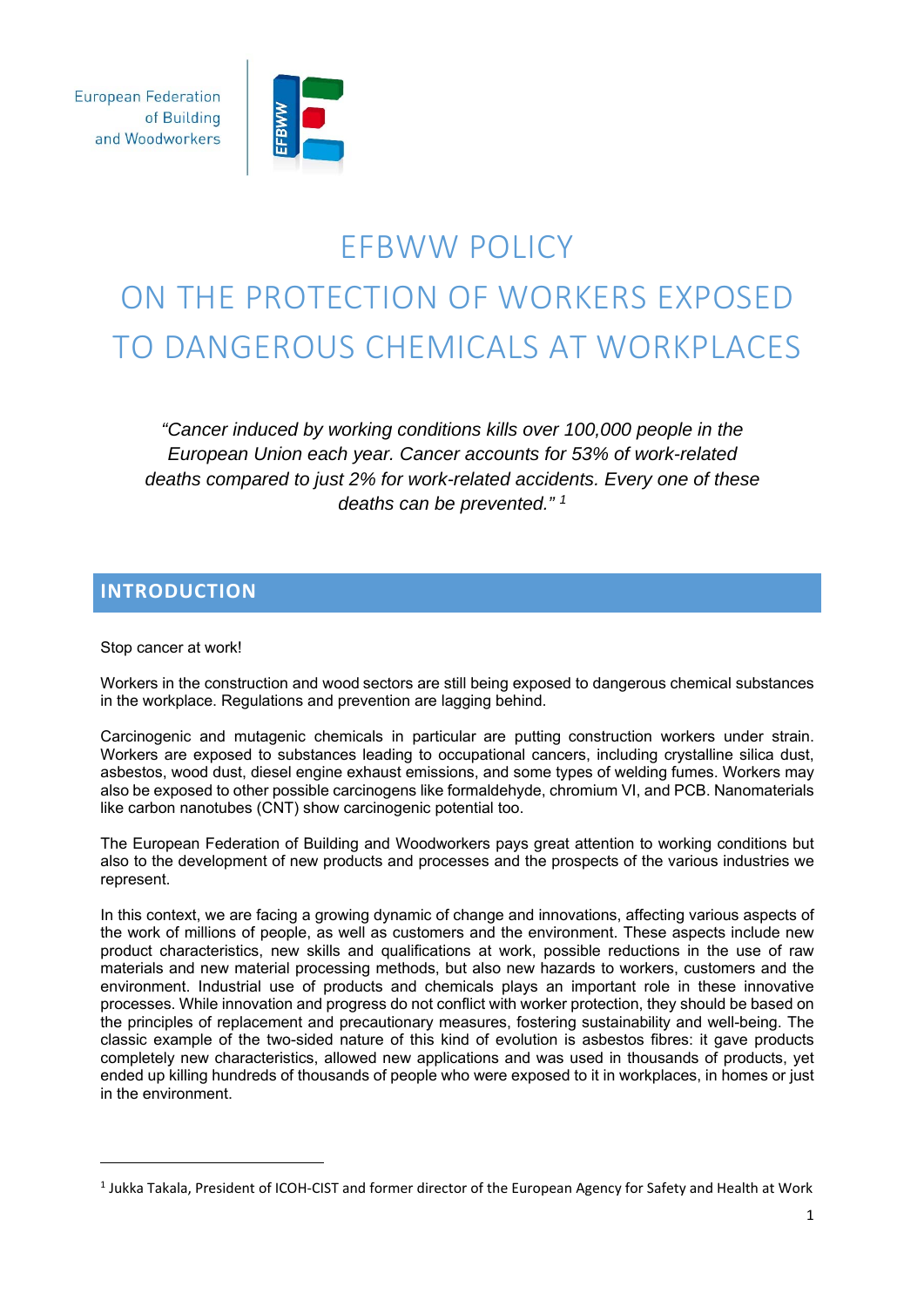The EFBWW's general aim is to promote more and better jobs, and to secure safe and sustainable processes that are guided by the precautionary principle. The EFBWW supports the introduction of the highest level of worker protection. To preserve health and workability, all workers should enjoy effective protection from risks from dangerous substances, including carcinogenic and mutagenic substances.

Eliminating occupational cancer should become a primary goal for EU policy in the field of occupational safety and health and should be streamlined in all related EU policy areas such as public health and environment.

This policy paper shall contribute to the necessary discussion about the revision of the relevant Directive, i.e. the Carcinogens and Mutagens Directive (2004/37/EC).

After providing some information about the EU Directive and the ongoing discussion process, this document discusses several substances of high concern, i.e.:

- asbestos
- creosotes
- crystalline silica
- dichloromethane in paint strippers
- diesel exhaust emissions
- formaldehyde
- man-made mineral fibres
- nanomaterials
- wood dust

# **EU REGULATION ON OHS**

In the field of workplace safety and health, EU law is the key instrument for setting minimum requirements on occupational health and safety and specific hazards and their reduction/elimination. The concept and its outcome are largely welcomed by trade unions and employer organisations at European and national levels. The 1989 Framework Directive<sup>2</sup> defines the general principles for the prevention of occupational risks and the protection of the safety and health of workers in companies and serves as a background structure for specific European action.

The Carcinogens and Mutagens Directive aims to protect workers from the risks related to exposure to carcinogens or mutagens at work. This sixth "individual Directive", based on Article 16 of the Framework Directive and first adopted in 1990, is a minimum directive that allows Member States to set a more stringent level of protection. The Carcinogens Directive operates with Binding Occupational Exposure Limit Values (BOELVs).

This Directive has been revised three times, most recently in 2004 (Directive 2004/37/EC)<sup>3</sup>. To date, this Directive encompasses limit values for three substances only: benzene, vinyl chloride monomer and hardwood dust. However, a number of other substances also fall within the scope of the Carcinogens and Mutagens Directive as they have also been classified as carcinogens and/or mutagens (category 1A or 1B) according to the criteria established under the CLP (Classification, labeling and packaging of substances and mixtures) Regulation. After a promising start, activities came to a standstill. No further binding exposure limit values for other carcinogenic substances have been incorporated, nor has the Directive been enlarged to include substances that are toxic for reproduction.

The EFBWW wholeheartedly supports the principles set by the European Framework Directive and the Carcinogens and Mutagens Directive:

- carcinogenic substances or suspected carcinogens, in particular, need to be eradicated from the work environment (the substitution/replacement principle);
- only substances proven to be harmless should be permitted;

<sup>2</sup> http://eur‐lex.europa.eu/legal‐content/EN/TXT/?uri=CELEX:31989L0391

<sup>3</sup> http://eur‐lex.europa.eu/LexUriServ/LexUriServ.do?uri=OJ:L:2004:229:0023:0034:EN:PDF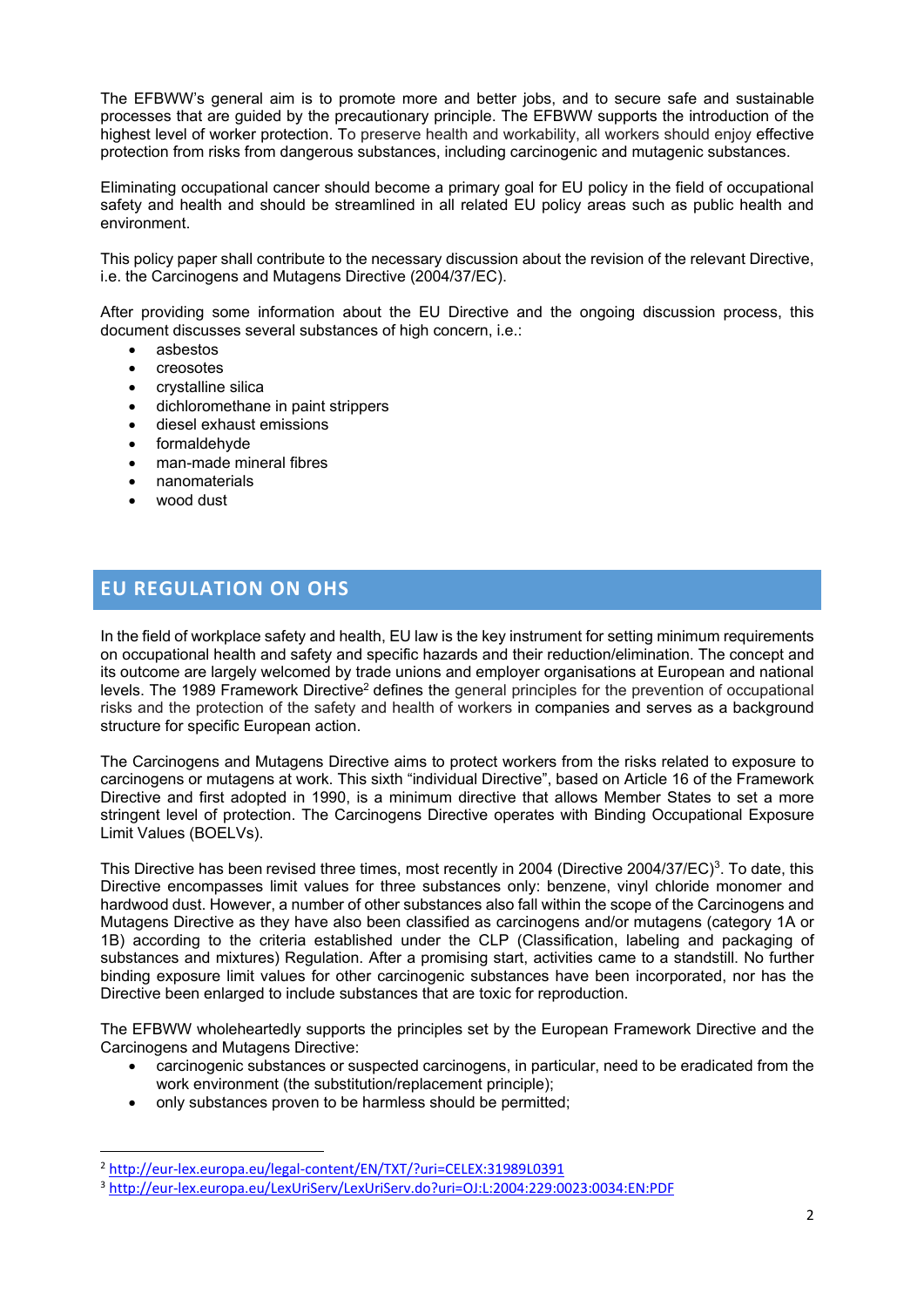- if substances cannot be replaced, they should be processed in closed systems, remaining emissions should be reduced as much as (technically) possible;
- Binding Occupational Exposure Limit Values should be set.

With regard to prevention measures, the EFBWW advocates the highest level of protection offered by legislation, as well as complementary sectoral prevention activities in the form of good practices and prevention measures offered by social partners.

# **THE REVISION OF THE CARCINOGENS AND MUTAGENS DIRECTIVE**

In all sectors represented by the EFBWW, chemical substances are being used in the workplace to a large extent and with increasing frequency. In many cases, workers are subjected to multiple exposures to chemicals, the combined effect of which has an impact on their health. Without corresponding prevention policies, a health time bomb is ticking away.

In 2014, the International Journal of Cancer published a study<sup>4</sup> which found that 20% of all masons are exposed to silica, 6% to diesel fumes and 5% to asbestos. All three of these substances are carcinogens. In this context, the EFBWW and many other stakeholders are still calling for more substances to be included in the Carcinogens and Mutagens Directive and have proposed specific limit values for various substances. Consequently, the European Commission launched an initial consultation for a further revision in 2004 and a second consultation phase in 2007. Nothing has happened since then and everything was blocked by the European Commission's REFIT agenda, but the process has now been reopened.

However, despite the EU's excellent legislative framework in the field of occupational safety and health and scientific evidence showing that many workplace carcinogens are still in use, only workplace limit values for three substances are covered in the Directive, which is truly scandalous – all the more so since all or most EU Member States have already set BOELVs for many substances. It is clear that the Carcinogens and Mutagens Directive is failing because it is not up to date.

The European Federation of Building and Wood Workers:

- calls on the European legislator to present a revised Carcinogens and Mutagens Directive as soon as possible, including BOELVs for the most common dangerous substances;
- supports the European Trade Union Confederation's list of carcinogens that should be covered by Directive 2004/37 and stresses the need to include more than 50 substances in the Directive<sup>5</sup>;
- urges, in particular, that increased levels of protection are set for the following substances, which are common in the construction and wood sectors:
	- asbestos
	- creosotes
	- crystalline silica
	- dichloromethane in paint strippers
	- diesel engine exhaust emissions
	- formaldehyde
	- man-made mineral fibres (old fibres, i.e. non-soluble fibres);
	- nanoparticles

- wood dust
- encourages policymakers at all levels to advance the revision process and work on the issue with stakeholders;
- invites European institutions and other interested parties to discuss with us the required changes to the current Directive and support an improved version.

<sup>4</sup> Quoted from: https://www.etui.org/fr/Themes/Sante‐et‐securite/Actualites/Risque‐eleve‐de‐cancer‐du‐ poumon‐chez‐les‐macons

<sup>5</sup> See https://www.etui.org/Publications2/Reports/Carcinogens-that-should-be-subject-to-binding-limits-onworkers‐exposure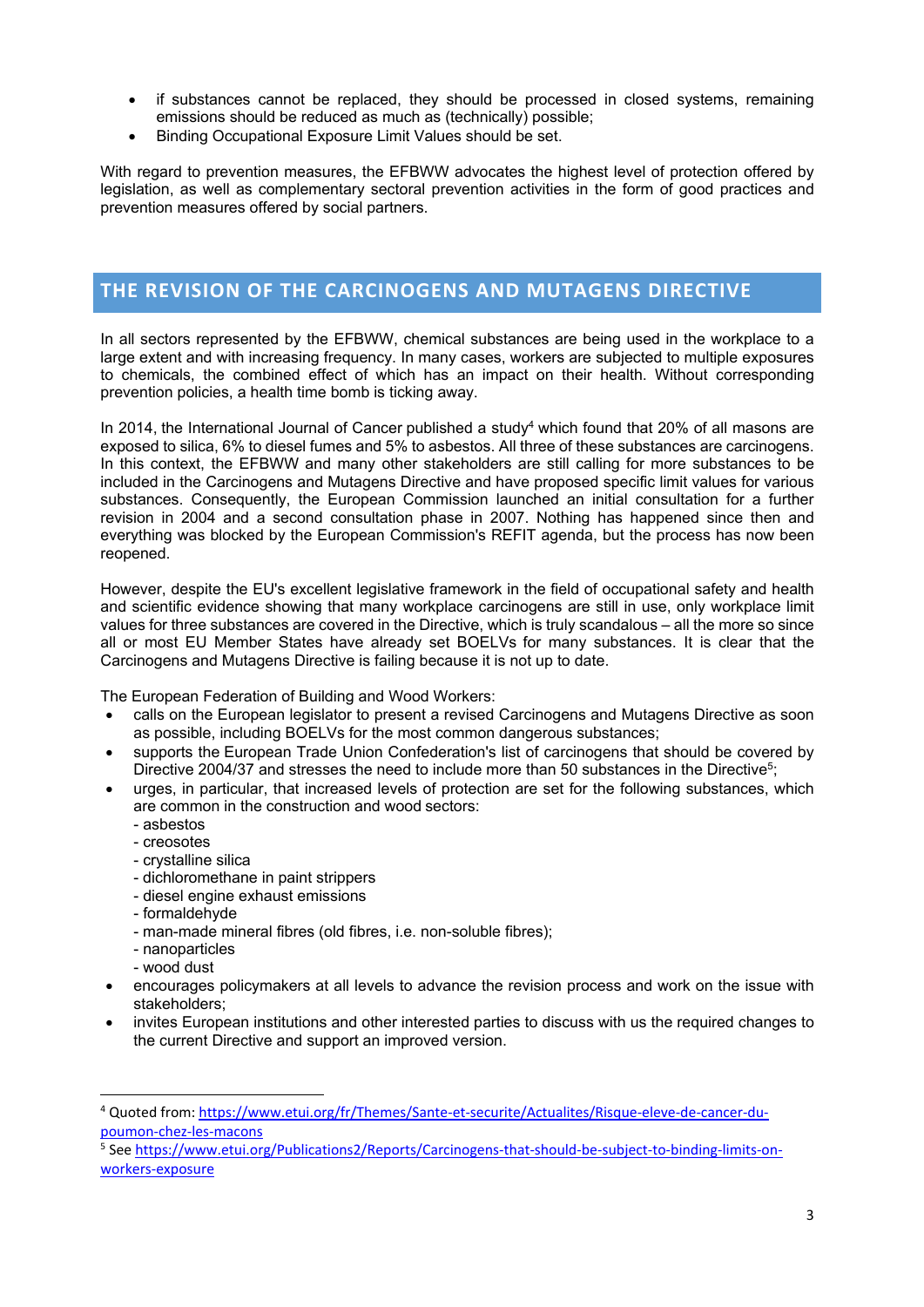# **ASBESTOS**

Despite the ban on its production and use in the EU, asbestos continues to pose a significant health threat to this day. This is particularly true for workers in the construction sector. Asbestos is present in millions of buildings (mainly built between 1950 and 1990) and in infrastructure. With an estimated 47,000 annual asbestos-related deaths in Europe alone, the substance takes a greater toll on human life than trafficrelated deaths (25,000-30,000 a year).

Identifying asbestos-containing products can be a tricky business. Sometimes they are easily detectable and located in plain sight, as in the case of asbestos-cement roofs. All too often, however, they remain hidden in virtually every part of a building or structure, such as its flooring, windows, insulation and heating and cooling systems. This puts workers conducting maintenance, renovation or demolition work at risk of exposure to asbestos fibres on a regular basis, yet they are often unaware of the dangers and in most countries lack the necessary awareness training and safety precautions.

Even though the amount of fibres inhaled on a given day might be small, the scientific community agrees that there are no safe exposure limits and, based on the accumulated exposure over a working career, the risk of falling ill with mesothelioma, lung cancer, asbestosis or another asbestos-related disease is very high. In light of these dangers, the construction sector will have to face the challenge of eradicating asbestos from the European building stock and protecting workers from its hazards during the course of their working career.

Considering the high number of cases of asbestos-related cancer and existing unsafe working practices, European policymakers should help to minimise the risk by launching Europe-wide action for the safe removal of asbestos.

#### *EFBWW position:*

- *Directive 2009/148/EC on the protection of workers from the risks related to exposure to asbestos at work should be improved, in particular by establishing a clear distinction between workers who work with asbestos in a professional capacity and those in other occupations and by adding annexes regarding the minim qualifications of these two types of workers.*
- *The binding threshold value of 0.1 fibres per cm3 as an 8-hour time-weighted average (TWA)*   $(= 100,000$  asbestos fibres per m<sup>3)</sup>, as set in Directive 2009/148, should be lowered to 0.01 *fibres per cm3 as an 8-hour time-weighted average (TWA) (= 10,000 asbestos fibres per m3).*
- *The EFBWW calls for a total ban of asbestos in the EU. There need to be clearer restrictions on the remaining exemptions laid down in Annex 17 of the REACH Regulation, which allow Member States to put products that were produced before 2005 and have asbestos containing components on the market.*
- We call on the European Commission to establish programmes with the combined aims of *ensuring energy efficiency in buildings and safely removing asbestos.*
- *Europe-wide training programmes should be designed for workers who are not expected to work with asbestos but may nevertheless be exposed to the substance, such as repair workers, electricians, heating installers or workers in the recycling sector.*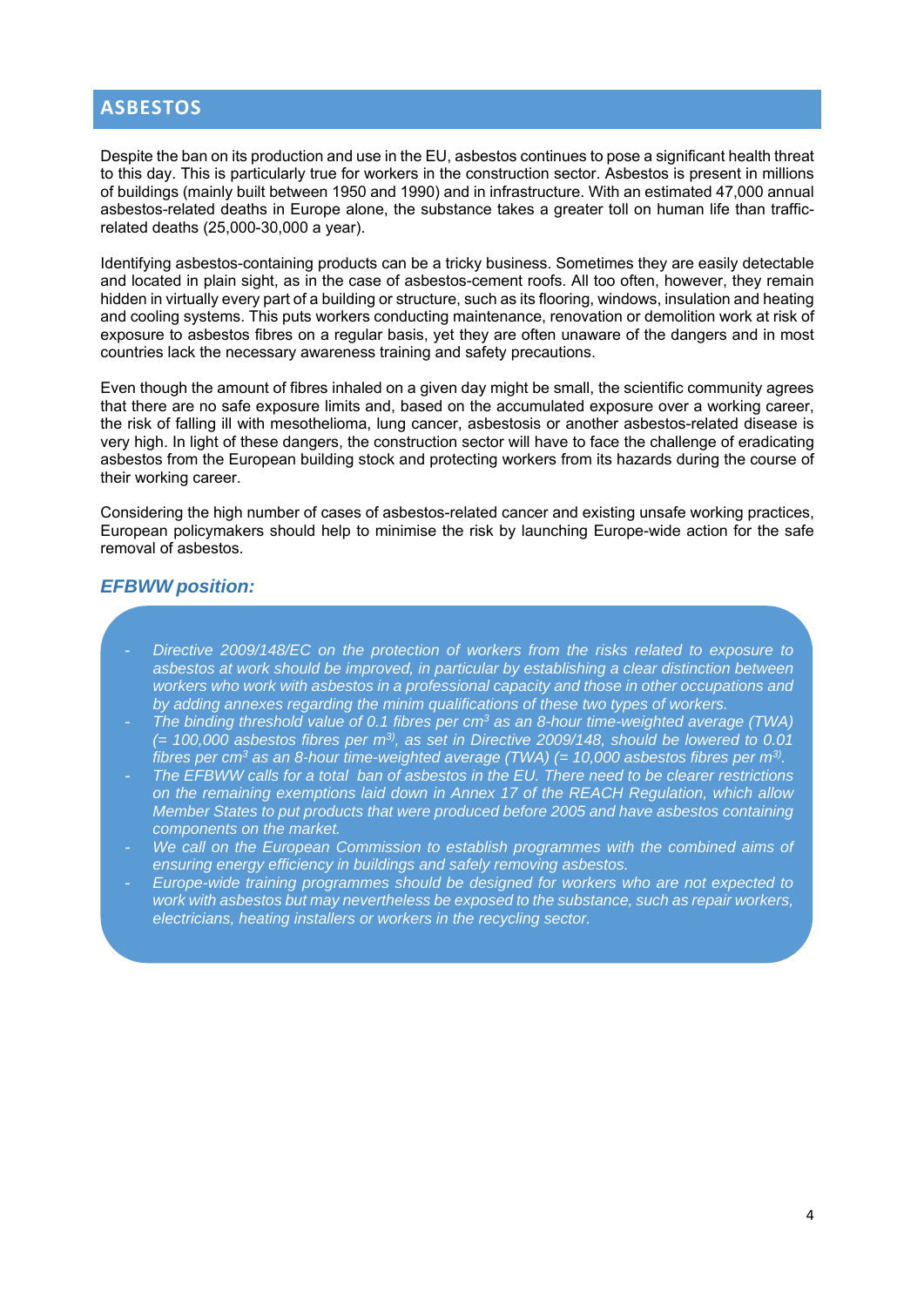# **CREOSOTES**

Creosote or pitch oil is a coal tar distillation product that is an efficient but toxic wood preservation chemical. It is used for the industrial impregnation of items such as railway sleepers and poles. Creosote oil consists of hundreds of organic compounds, most of which are detrimental to the environment or human health.

The use of timber treated with creosote oil is restricted under an amendment to Annex XVII to the REACH Regulation (552/2009). According to the amendment, creosote-impregnated timber is only intended for professional users. Creosote-treated wood may only be used in overhead wire structures (electric power line and other poles) in permanent ground contact, railway sleepers or bridges and other corresponding load-bearing exterior structures. The use of creosote in the preservation of other timber (such as fence poles) is no longer permitted.

Creosote can cause skin, eye and respiratory irritation. It may also cause allergic skin reactions, particularly in sunlight. Long-term or high-level exposure may have carcinogenic or mutagenic effects. Creosote is classified as Carcinogen 1B, according to the harmonised classification under the EU CLP Regulation.

Exposure may take place when breathing in creosote oil fumes (e.g. when impregnating timber). Particular care must be taken when working with or otherwise handling creosote-impregnated wood.

Creosote is also covered by the EU Biocidal Product Regulation (BPR). It has been approved as an active biocide substance for wood preservation. However criteria have recently changed and now substances that fall under the so-called "exclusion criteria" ( = namely CMR, PBT, vPvB, endocrine disruptors) can no longer be approved as an active substance under the BPR, unless:

- the risk from exposure is negligible in a realistic worst-case scenario
- it is essential to prevent or control a very dangerous situation, or
- not approving it would have disproportionate negative impacts on society when compared with the risks incurred from using it (e.g. job losses).

The EU is currently preparing a report concerning a possible re-authorisation of creosote as an active biocidal substance at EU level and will try to demonstrate that the third bullet point above applies to some production processes using creosotes.

#### *EFBWW position:*

- Carcinogens used at work (such as creosote) must be phased out and replaced with safer *alternatives*
- *Today, the replacement of creosotes is technically feasible in all applications*
- *We oppose any re-authorisation of the use of creosotes*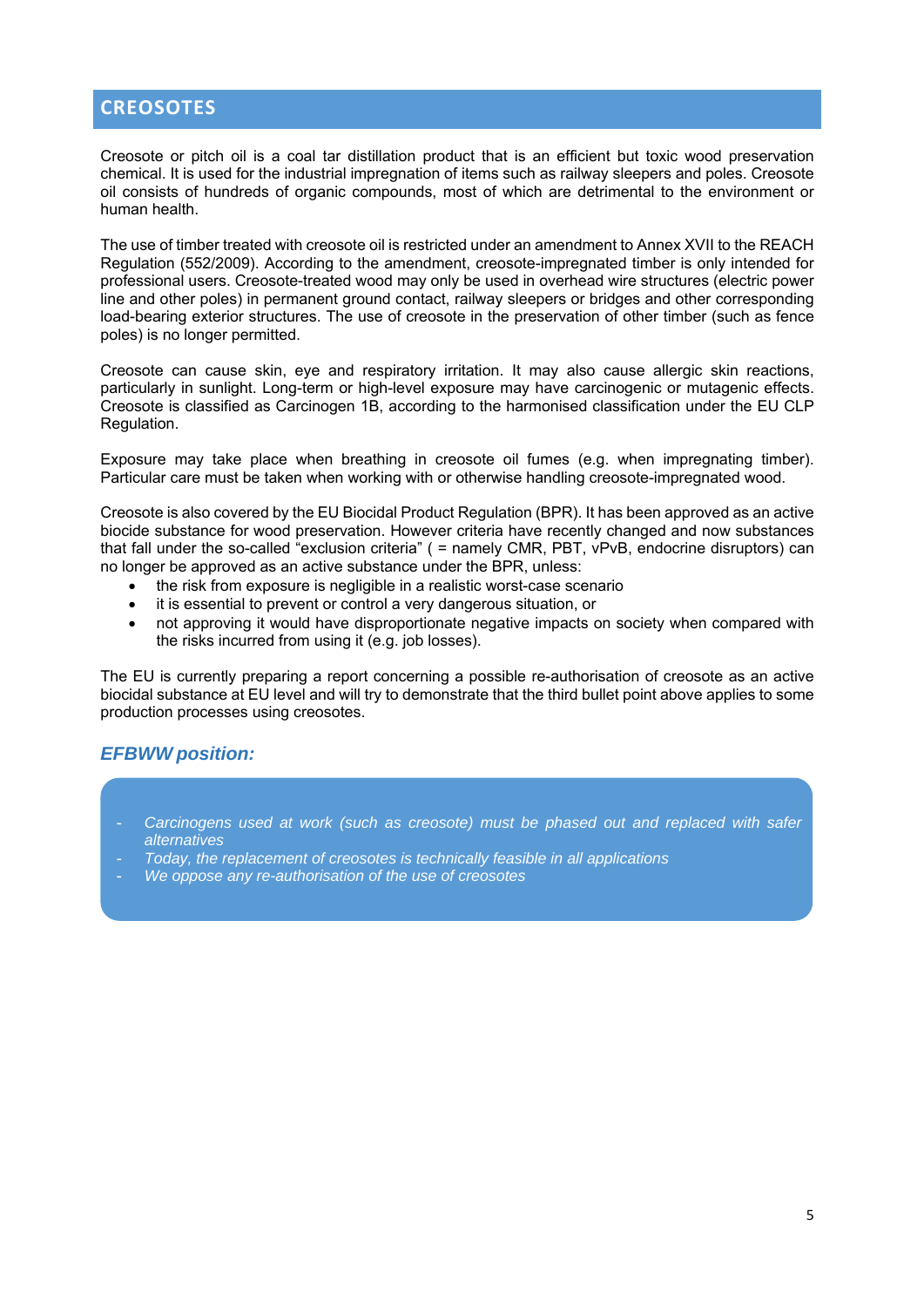# **CRYSTALLINE SILICA**

Respirable Crystalline Silica (RCS) is found in sand, gravel, clay, stone, and so on. Exposure to RCS occurs frequently on construction sites. The dust is generated by working with sand and earth and drilling, cutting, grinding or otherwise processing building materials such as concrete, mortar, lightweight concrete, bricks, cement roofing sheets, tiles and granite.

Currently, RCS is not covered by the EU Carcinogens Directive. For several years the Commission has been considering making proposals to include RCS in the Directive. Back in 2003, the EU Scientific Committee for Occupational Exposure Limits (SCOEL) published a report on RSC. The SCOEL recommends the following threshold values: *"It arises that an OEL should lie below 0.05 mg/m³ of respirable silica dust"*. 6

In 1997, the International Agency for Research on Cancer (IARC) published a report (Monograph 100c)<sup>7</sup> on quartz. IARC classifies crystalline silica as carcinogenic to humans, concluding in its report that *"there is sufficient evidence in humans for the carcinogenicity of crystalline silica in the form of quartz or cristobalite. Crystalline silica in the form of quartz or cristobalite dust causes cancer of the lung. There is sufficient evidence in experimental animals for the carcinogenicity of quartz dust. There is limited evidence in experimental animals for the Carcinogenicity of tridymite dust and cristobalite dust."8*

In 2011, the Scottish Institute of Occupational Medicine (IOM) published a report on RCS-related health effects and policy options<sup>9</sup>. This IOM report estimates that approximately 5.3 million employees in the EU are exposed to RCS, and that about 4 million of these work in the construction industry. This means that construction accounts for 75% of occupational exposure to RCS. In the report, the IOM assesses technical options for setting a threshold value for RCS of 0.05, 0.1 or 0.2 mg/m3.

#### IOM states in the report<sup>10</sup> that:

63% of exposed construction employees are exposed to more than 0.05 mg/m<sup>3</sup>, 48% are exposed to more than 0.1 mg/m<sup>3</sup> and 32% are exposed to more than 0.2 mg/m<sup>3</sup>. In 2010, there were approximately 6,870 deaths from lung cancer and 7,645 registered cases of lung cancer caused by exposure to RCS in the EU. It is estimated that the number of deaths in 2060 due to exposure to RCS will be 5,685.

- $\bullet$  A threshold value of 0.05 mg/m<sup>3</sup> would reduce the number of expected deaths from lung cancer in 2060 to 337.
- A threshold value of 0.1 mg/m<sup>3</sup> would reduce the number of expected deaths from lung cancer in 2060 to 818.
- A threshold value of 0.2 mg/m<sup>3</sup> would reduce the number of expected deaths from lung cancer in 2060 to 1,721.

The report estimates that the greatest costs of compliance with a threshold value for RCS would be borne by the construction industry: €17 billion at a threshold value of 0.05 mg/m3 with 485,000 construction companies affected.

#### *EFBWW position:*

- *The legislative framework should be improved at EU level.*
- *A binding occupational exposure limit value for crystalline silica (RCS) should be added to the Carcinogens and Mutagens Directive in order to minimise exposure levels.*
- *A binding exposure limit value for RCS should follow SCOEL's recommendation from 2003 (0.05 mg/m³).*

<sup>6</sup> SCOEL/SUM/94‐final, November 2003, p. 8

<sup>7</sup> http://monographs.iarc.fr/ENG/Monographs/vol100C/index.php

<sup>8</sup> "Crystalline silica in the form of quartz or cristobalite dust is carcinogenic to humans (Group 1)."

<sup>&</sup>lt;sup>9</sup> http://www.iom-world.org/pubs/iom\_tm9508.pdf

 $10$  IOM, Health, socio-economic and environmental aspects of possible amendments to the EU Directive..., Respirable crystalline silica, 2011 (pp. 21‐22)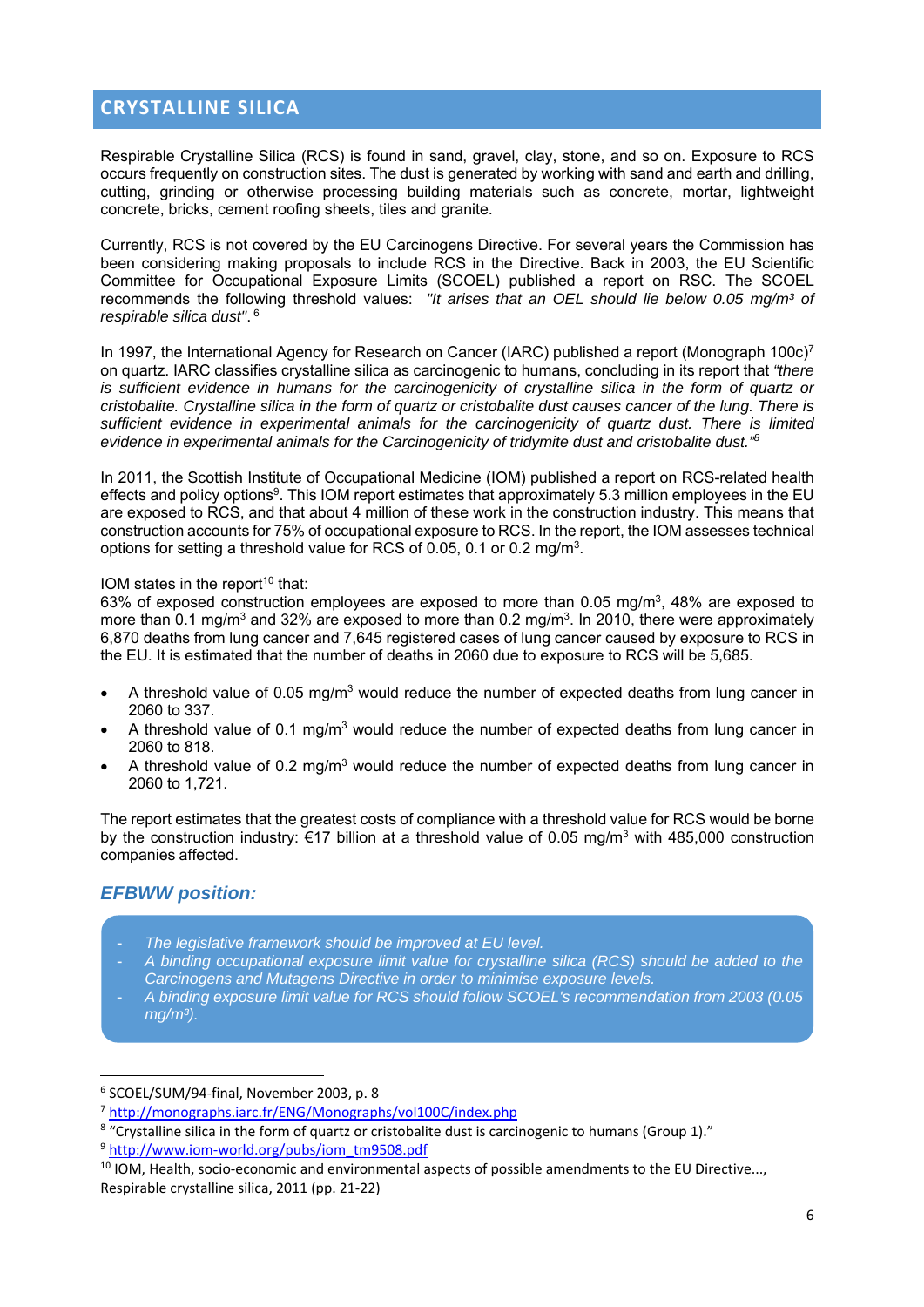# **DICHLOROMETHANE IN PAINT STRIPPERS**

Paint strippers, or paint removers, are products designed to remove paint and other finishes and clean the underlying surface. They come in the form of a liquid or a gel. The molecules of their active ingredient penetrate the paint film, causing it to swell; this volume increase causes internal strains and weakens the layer's adhesion to the underlying surface, causing the layer of paint to break away from the surface.

Paint strippers consist of various organic compounds, many of which are detrimental to the environment or human health. The principal active ingredient in the historically most common solvent paint strippers is dichloromethane (DCM), also called methylene chloride, which can cause serious health risks (it can damage the central nervous system and is carcinogenic). IARC classifies dichloromethane as a Group 2a carcinogen.

The use of DCM containing paint strippers is restricted under the REACH Regulation (Annex 17).<sup>11</sup> However, Article 2 of the REACH Regulation sets out conditions for derogations that still allow the use of DCM-containing paint strippers for "certain activities" by "specifically trained professionals".

This concept is not appropriate for the construction and woodworking industry. In the many professions using paint stripping-products, the number of self-employed workers varies from country to country but is generally high. These workers have limited access to information on prevention, little access to training and cannot afford appropriate prevention systems. Additionally, paint stripping is a very common DIY activity and it is not possible to stop these users from using a product already available on the market. Paint strippers are often used professionally in temporary workplaces, meaning that independent-airsupply Respiratory Protective Equipment (RPE) is not used in practice. Furthermore, Personal Protective Equipment (PPE) often does not fully protect workers. Protective gloves exist, but may not give adequate protection or may lose their ability to protect too quickly. Additionally, gloves only protect against skin exposure and not against inhalation.

Only independent-air-supply Respiratory Protective Equipment will guarantee safe working conditions, but these devices are expensive. As a result, employers tend not to invest in this PPE in most of the activities in our sectors in which DCM products are used.

Non-DCM paint strippers are readily available on the market, so there is no further argument against a general and total ban of the DCM paint stripper product family. A ban would also be in line with the general EU-OSH policy, focusing on the substitution of dangerous substances.

#### *EFBWW position:*

- *Only a comprehensive substitution of DCM-containing paint strippers is appropriate.*
- In order to achieve a high level of health protection, all use of paint strippers containing DCM *should be restricted and a general ban introduced at EU level*
- *DCM-containing paint strippers must be covered by the Carcinogens and Mutagens Directive (2004/37/EC)*
- *EU action should be taken to promote harmless substitutes for DCM-containing paint strippers.*
- *Specific action should be undertaken to target the area of DIY, especially DIY markets*
- *The European Commission and the EU legislators are invited to examine other potentially hazardous chemicals in paint strippers*

<sup>11</sup> http://echa.europa.eu/documents/10162/0ea58491‐bb76‐4a47‐b1d2‐36faa1e0f290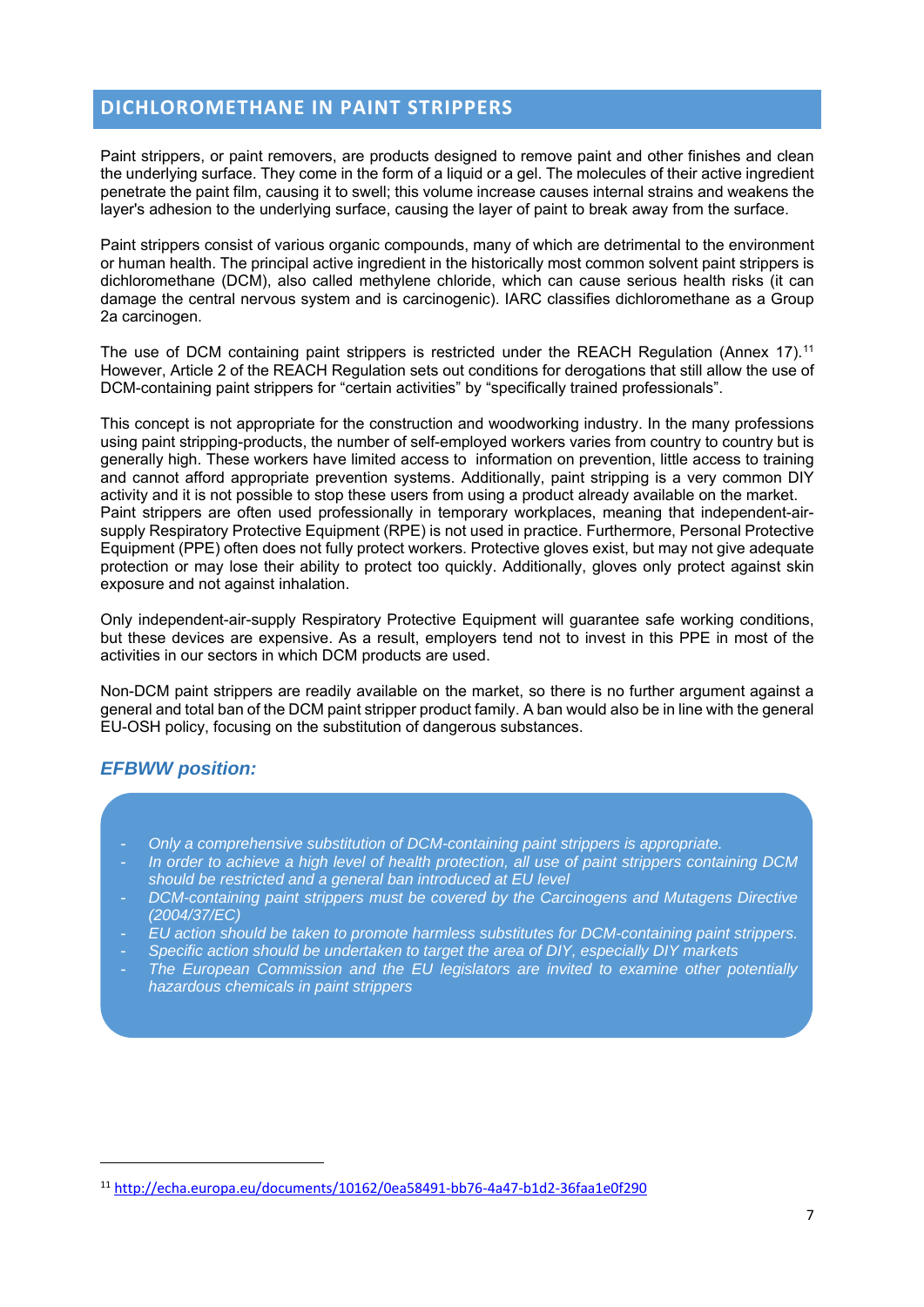## **DIESEL EXHAUST EMISSIONS**

So-called non-road mobile machinery covers a wide variety of combustion engines installed in machines ranging from small hand-held lawn trimmers, chainsaws or leaf-blowers to bigger construction machines and excavators or locomotives and inland waterway vessels. These engines are predominantly diesel or two-stroke engines. The main concern with these engines/machines is their emissions.

Diesel engine exhaust emissions are harmful to health. IARC has classified diesel engine exhaust emissions as carcinogenic to humans (Group 1).

According to the Commission, the non-road mobile machinery sector is responsible for around 15% of all nitrogen oxide emissions and 5% of all particulate matter emissions in the EU. In bigger cities, it most likely accounts for a much higher share of total fine dust emissions.

Directive 97/68 sets limit values for various classes of engines and is now undergoing revision due to technological developments and greater concerns about the effects of emissions on the environment. In 2014, the European Commission presented a draft for the Directive's revision and transformation into a Regulation (COM[2014]581 final)<sup>12</sup>.

The proposed Regulation is a piece of environmental legislation, so even though the majority of the engines covered by the Regulation are installed in work equipment, it makes no reference to workplace safety. This might be logical in terms of the legislation's classification but in practice, it neglects the specific situation and perils faced by millions of workers.

In addition to technical emission regulations, the significance of fuels and lubricants should also be considered. The use of benzene-free petrol, also called alkylate-based petrol or environmentally-friendly petrol, should be taken into account in the Regulation as it enables carcinogenic benzene to be completely avoided and nitrogen oxides can be reduced in (hand-held) engines.

The EFBWW opposes the removal of agricultural and forestry vehicles from the scope of this Regulation. As such, the new Regulation will not sufficiently protect workers against the exposure of emissions from the various types of engine.

## *EFBWW position:*

- The legislative framework should be improved at EU level by adding a binding occupational *exposure limit value for diesel engine exhaust in order to minimise exposure levels.*
- *The European Commission in particular is asked to conduct research into how many workers (working directly with and close to the engines) are exposed to emissions from NRMM equipment and to what extent.*
- *With reference to scientific studies, lubricants for engines should also be examined in detail with respect to the particles they contain.*
- *The use of benzene-free petrol, also called alkylate-based petrol or "environmentally friendly petrol", should become mandatory as it enables carcinogenic benzene to be completely avoided and nitrogen oxides can be reduced in (hand-held) engines.*
- *With regard to carbon monoxide (CO), the limit values in the NRSh (hand-held engines) and engines of NRS categories (610 to 805 g/kWh) must be checked in particular. Since workers (such as those involved in forestry and plant-cutting) are exposed to the immediate exhaust plume of hand-held engines, the state of technology should be carefully determined.*
- The Commission is requested to specify whether the topic is to be covered in an existing *directive (for example the work Equipment Directive or Chemical Agents Directive) or whether a separate directive is needed.*

<sup>12</sup> http://eur-lex.europa.eu/legal-content/EN/TXT/?uri=COM:2014:0581:FIN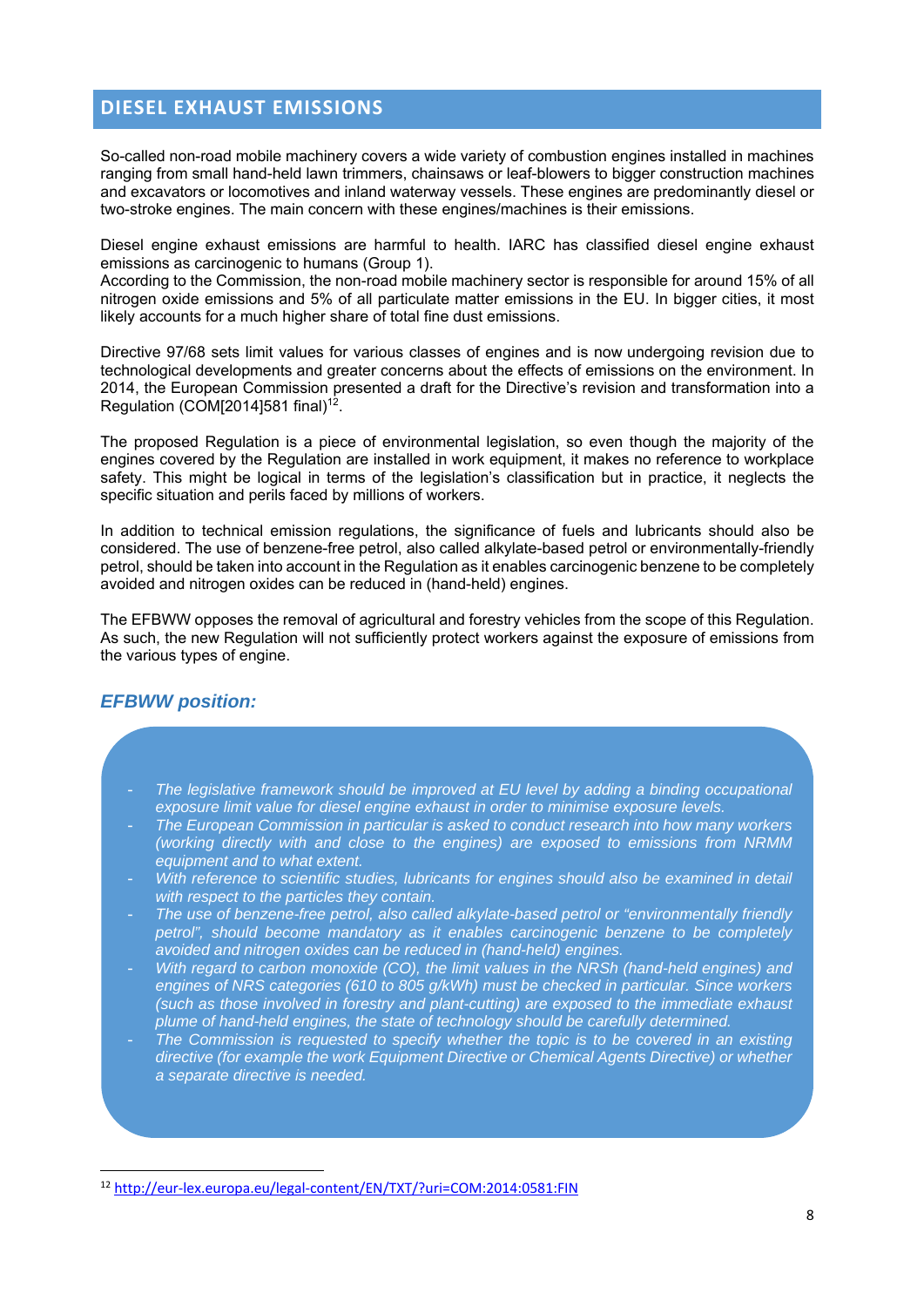# **FORMALDEHYDE**

On the basis of various studies, the International Agency for Research on Cancer (IARC) in Lyon classified the chemical formaldehyde in group I for human carcinogens<sup>13</sup>. Furthermore, formaldehyde also has other serious health effects, including burning sensations in the eyes, nose and throat, wheezing, nausea and skin irritation.

The European Commission's Scientific Committee on Occupational Exposure Limits (SCOEL) proposed an indicative occupational limit value of 0.3 ppm for formaldehyde. Following this, the Advisory Committee on Safety and Health at Work (ACSHW) in Luxembourg also decided to recommend this limit value to the Commission.

These moves occurred against the backdrop of a consensus in the scientific community concerning the carcinogenic effects and a catalogue of health risks associated with formaldehyde (e.g. allergies, disorders or irritation of the skin and airways, burns, toxicity if swallowed). It has not yet been scientifically proven whether a limit value can be set which, if complied with, would guarantee the safety of workers and, if so, what level it should be set at. The matter is still under investigation.

The EFBWW warmly welcomes the discussions taking place on a substance which is used in the workplace and constitutes a health hazard for workers. Formaldehyde affects workers in sectors represented by the EFBWW. In the wood panel industry in particular, formaldehyde is widely used in the production process and is becoming an integral part of most types of panel.

Moreover, consumers should be protected as well as workers.

However, the EFBWW firmly believes that legislation can encourage firms to apply reduction measures that are technically feasible. Together with the European Panel Federation and the European Confederation of Woodworking Industries, the EFBWW has devised a project to define technical solutions for some of the panel-production work processes where workers suffer the most exposure. The results of this project clearly show that feasible technical solutions exist.

Even though it is not easy to substitute formaldehyde, various options have been used successfully, especially in the wood panel industry, which is one of Europe's biggest users of formaldehyde.

#### *EFBWW position:*

- *The legislative framework should be improved at EU level by adding a binding occupational exposure limit value for formaldehyde to the Carcinogens and Mutagens Directive to minimise exposure levels.*
- *To prevent all possible adverse health effects resulting from exposure to formaldehyde, the EFBWW calls upon the European Commission to set a binding limit value of 0.2 ppm.*
- *Accompanying research for formaldehyde substitutes should be supported by the European Research Programme Horizon 2020.*
- *Companies may receive support by the Member States when implementing the new limit value.*

 $13$  Monographs on the evaluation of the carcinogenic risk of chemicals to humans. Silica, some silicates, coal dust and para‐aramid fibrils, vol. 68, Lyon, International Agency for Research on Cancer, 1997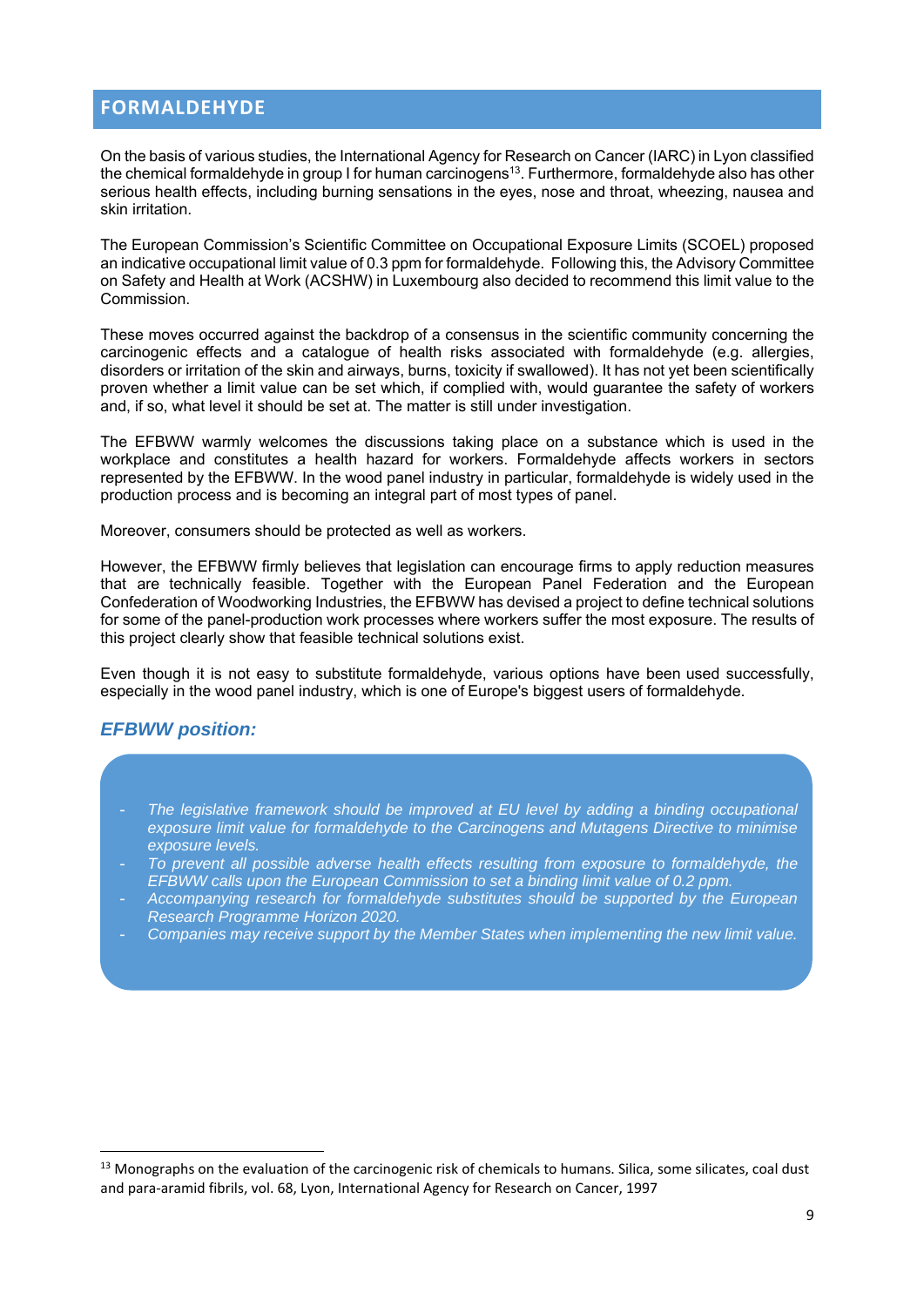# **MINERAL FIBRES FOR INSULATION (MINERAL WOOL)**

There are several different types of machine-made (synthetic) inorganic fibrous materials in use in workplaces (formerly referred to as Man-Made Mineral Fibres).

Mineral wools (glass wool, rock wool) are used in the thermal and acoustic insulation of buildings and structural fire protection.

Mineral fibres are often referred to as insulation wool or simply mineral wool. Mineral fibres for insulation are silica-based and contain various amounts of other inorganic oxides.

Historically, mineral wool has been associated with health effects including reduced lung function, chronic bronchitis, skin irritation and cancer.

The fibres are defined by specific geometric parameters (length, diameter and ratio between them) and their biopersistence. These parameters also define their hazard potential and potency. The chemical composition may have an impact on the possible health effects too. When the toxicological effects of mineral wool are assessed, the fibres are classified as biopersistent or biosoluble. Fibres classified as biosoluble are judged to be non-carcinogenic, whereas biopersistent mineral fibres are considered carcinogenic. Against this backdrop, SCOEL is currently revising its position on mineral fibres.

#### **Old and new fibres**

Generally speaking, mineral fibres for insulation may be divided into two categories:

- Mineral fibres for insulation made of fibres with biopersistent properties. These are often described as "old" fibres. In the EU, they were produced until around 2000 (year indicative). "Old" carcinogenic fibre material is still present in millions of older buildings, meaning that residents and workers carrying out maintenance, renovation, demolition or similar activities are potentially exposed to these types of fibre.
- Mineral fibres for insulation made of fibres with biosoluble properties (with no indication of carcinogenicity; covered by the nota  $Q<sup>14</sup>$  in the regulation). These are often described as "new" fibres. In the EU, they have been produced since 1995 (year indicative).

Additionally, the fibre dimensions are of crucial importance for determining fibres' biopersistence and toxic/carcinogenic potential.

For regulatory purposes, particles are counted as fibres when they have the following dimensional characteristics: length L > 5 μm, diameter D < 3 μm and an aspect ratio L:D> 3:1, meeting the WHO's fibre definition criteria. They correspond to the respirable fraction of fibrous dust that can enter a human's alveolar region ( $D < 3 \mu m$ ).<sup>15</sup>

Fibres longer than 5 μm, shorter than 100 to 200 μm of a diameter less than 3 μm with a length/diameter ratio of at least 3:1 are considered respirable.16

#### **IARC**

In 2002 IARC classified insulation glass wool and rock wool as *not classifiable as to their carcinogenicity to humans (Group 3)*, but special-purpose glass fibres such as E-glass and '475' glass fibres are *possibly carcinogenic to humans (Group 2B)*. Fibres designed to be less biopersistent were not part of the assessment.17.

 $14$  If nota Q criterion is met, the fibre is considered to not be carcinogenic.

<sup>15</sup> SCOEL/SUM/88, March 2012, p. 4

<sup>16</sup> SCOEL/SUM/88, March 2012, p. 11

<sup>17</sup> IARC Monograph 81:339, 2002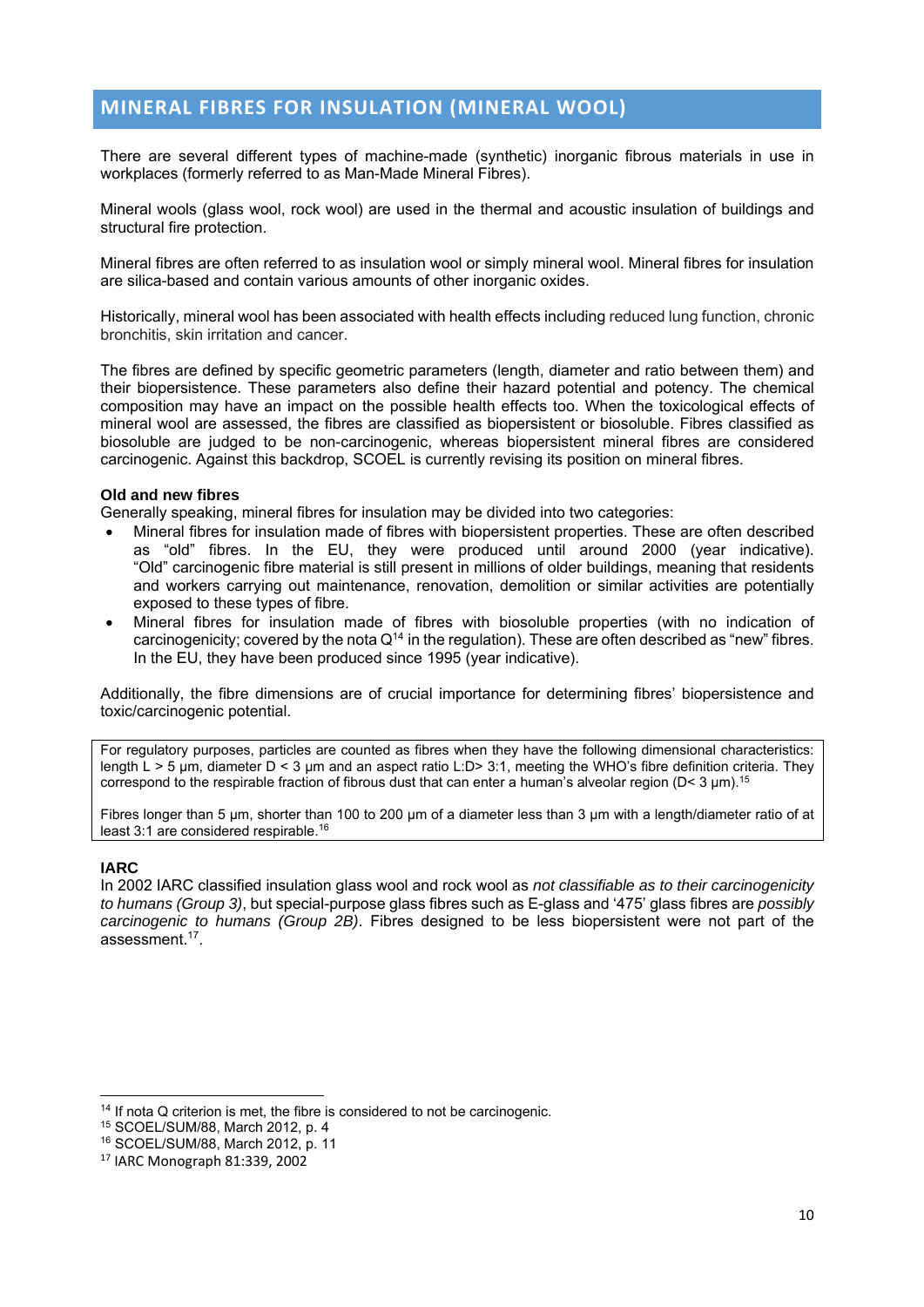#### **Classification of mineral wool in the CLP Regulation<sup>18</sup>**

| wool, with the exception of those specified<br>Mineral<br>650-<br>elsewhere in this Annex;<br>$016 -$<br>[Man-made vitreous (silicate) fibres with random orientation<br>$00 - 2$<br>with<br>oxide<br>oxide<br>alkaline<br>alkali<br>earth<br>and<br>$(Na2O+K2O+CaO+MqO+BaO)$ content greater than 18 % by<br>weightl |  |  |  | Carc.   H351   GHS08   H351  <br>Wng |  |  | <b>AQR</b> |
|-----------------------------------------------------------------------------------------------------------------------------------------------------------------------------------------------------------------------------------------------------------------------------------------------------------------------|--|--|--|--------------------------------------|--|--|------------|
|-----------------------------------------------------------------------------------------------------------------------------------------------------------------------------------------------------------------------------------------------------------------------------------------------------------------------|--|--|--|--------------------------------------|--|--|------------|

- In the CLP Regulation mineral wool is classified as a 'suspected human carcinogen' (Carc. 2). Due to exemptions in the regulation, related to the fibres' biopersistence (biosoluble) properties, not all mineral fibres are considered carcinogenic.
- The far-right column above refers to various notes (A, Q, R) in the CLP Regulation. Note Q outlines criteria in relation to biopersistence that determine whether or not classification for carcinogenicity should be applied.

Questions still remain regarding the scientific derivation and justification of the chemical composition definition in note Q.19

The classification of MMMF is still a matter of concern, as documented in a paper by the ECHA-related Risk Assessment Committee (RAC)<sup>20</sup>. In 2014, RAC adopted an opinion on the proposal for harmonised classification and labelling (CLH) of "glass microfibres of representative composition".<sup>21</sup>

It recognised that glass microfibres which have the relevant dimensions and which are bio-persistent should be considered *de facto* carcinogenic (p 10). RAC was also of the opinion that glass microfibres of representative composition should not be marked with note Q. Indeed, according to RAC, the experimental evidence shows biopersistence and excessive carcinogenicity which does not allow an exemption from classification as a carcinogen (p 12).

# *EFBWW position:*

<u> 1989 - Johann Barn, mars ar breithinn ar breithinn ar breithinn ar breithinn ar breithinn ar breithinn ar br</u>

- The legislative framework must be improved at EU level by adding a binding occupational *exposure limit value to the Carcinogens and Mutagens Directive for those mineral fibres in mineral wool for insulation that are classified as carcinogenic according to the CLP regulation.*
- *For mineral fibres not classified as carcinogenic, an indicative occupational limit value should be defined in the Chemical Agents Directive (98/24).*
- *The EFBWW suggests that the classification of mineral fibres for insulation is studied again.*
- *An assessment should be carried out on whether biosoluble fibres are damaging the cells or not. The health impact of the chemical composition of fibres should be studied too, especially in the case of biosoluble fibres.*
- *A European study should be conducted regarding the use of mineral wool classified as carcinogenic, and an assessment should be made regarding the traceability of mineral wool with carcinogenic potential.*
- *The Scientific Committee on Occupational Exposure Limits (SCOEL) should evaluate and table a recommendation on exposure limits for mineral wool.*

<sup>18</sup> Commission Regulation (EC) No 790/2009 of 10 August 2009 amending CLP, see http://eur‐lex.europa.eu/legal‐content/EN/TXT/?uri=celex:32009R0790

Consolidated version of CLP [search for 650‐016‐00‐2]: http://eur‐lex.europa.eu/legal‐ content/en/TXT/?uri=CELEX%3A02008R1272‐20150601

<sup>&</sup>lt;sup>19</sup> Acccording to: Paul Harrison et al, Regulatory risk assessment approaches for synthetic mineral fibres, 2015, p 430

<sup>&</sup>lt;sup>20</sup> The Committee for Risk Assessment (RAC) prepares the ECHA's opinions on the risks of substances to human health and the environment in various REACH and CLP processes. The final decisions are taken by the European Commission.

<sup>21</sup> http://echa.europa.eu/documents/10162/9e2e8779‐4f7e‐44d4‐90af‐11a6b072685f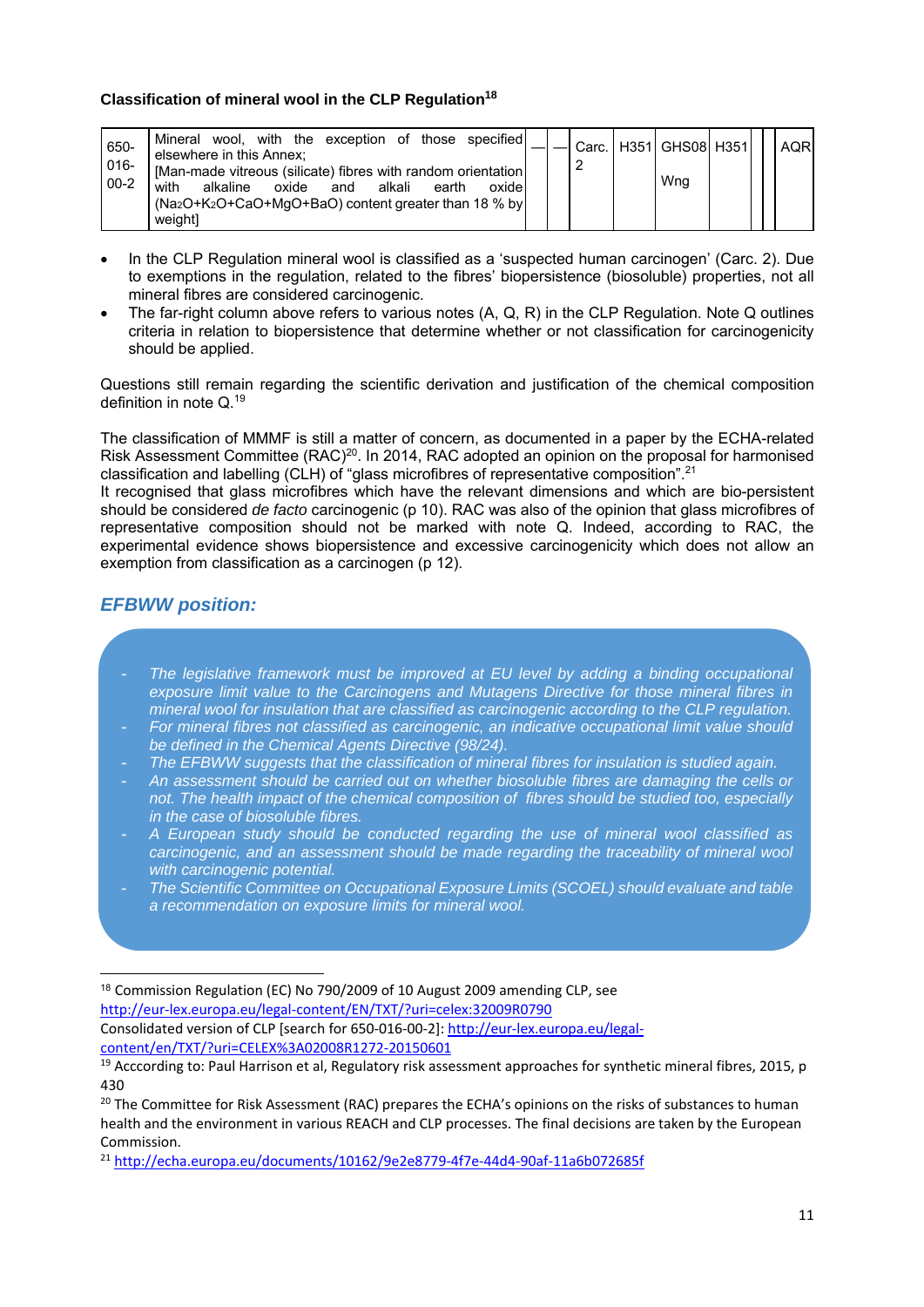# **NANOPARTICLES**

More and more nanomaterials are being introduced into new products in the construction, woodworking and forestry industries<sup>22</sup>. The nanomaterial sector is a fast-growing economic activity in Europe and considered to be a key enabling technology by Horizon 2020, the EU Framework Programme for Research and Innovation.

Exposure to nanoparticles in the workplace usually takes the form of fractions, i.e. background exposure (from outside the workplace); exposure to nanoparticles emitted from nanomaterial itself and/or from powders containing nanoparticles, or to nanoparticles generated by machinery.

When inhaled, inert insoluble particles are potentially more hazardous when they are nanosized than when they are larger. There is a serious lack of knowledge about the toxicity (properties hazardous to health) of nanomaterials/nanoproducts, especially the chronic toxicity. Animal testing suggests that inhaling various nanoparticles may be linked to an increased risk of diseases such as lung disease, cardiovascular disease and maybe cancer.

Often, both employers and workers lack sufficient information on the prevalence of nanomaterials in the workplace. As such, it is in both of their interests to receive reliable information from suppliers of nanomaterials. Nevertheless, it is the responsibility of individual employers to protect their workers not only against identified risks but also against newly emerging risks. Therefore, lack of knowledge about the hazardous properties of nanoparticles is not a legitimate reason for not acting and waiting until risks are proven; on the contrary, insufficient knowledge is a reason for acting out of precaution.

#### *EFBWW position:*

- *EU legislation should be made "nanoproof" by clarifying the incorporating of all possible risks associated with nanomaterials into the Chemical Agents Directive and the Directive on Carcinogens and Mutagens at Work so that they fully address all risks related to nanoparticles.*
- *Occupational exposure limit values for nanomaterials should be added to the Carcinogens and Mutagens Directive and Chemical Agents Directive to minimise exposure levels. As a first step, exposure limit values for nano carbon black, nano titanium dioxide and carbon nanotubes (CNT) should be introduced.*
- *Nanomaterials should be fully integrated into REACH by amending the annexes in such a way that registrants provide adequate information on nanomaterials to the European Chemicals Agency (ECHA) and along the supply chain.*
- *A nanomaterial register should be introduced at EU level to establish solid traceability and knowledge of nanomaterials in the European market, linking the specific nanoparticles to the products in which they are included.*
- *Nanomaterials should be included in the DG Employment's policy framework on OHS to safeguard the protection of workers at risk of exposure to nanomaterials at work and support awareness-raising activities concerning chemical risk assessments in workplaces and adequate training for safety officers.*
- *Additional guidance should be developed on how the precautionary principle can improve nano-safety, in particular in terms of avoiding exposure where hazard data are lacking or safety data sheets are inadequate.*
- *Further research is needed on the professional use of nanomaterials and worker exposure, as are epidemiologic studies on health effects; extensive research programmes should be set up in the field of nanomaterials at work, including research into nanomaterial regulation as part of REACH and the OHS Directives.*

<sup>&</sup>lt;sup>22</sup> European Social dialogue project 2009 on nano in construction: http://www.efbww.org/pdfs/Nano%20-%20final%20report%20ok.pdf and European Social dialogue project 2012 on nano in furniture: http://www.efbww.org/pdfs/Nano.pdf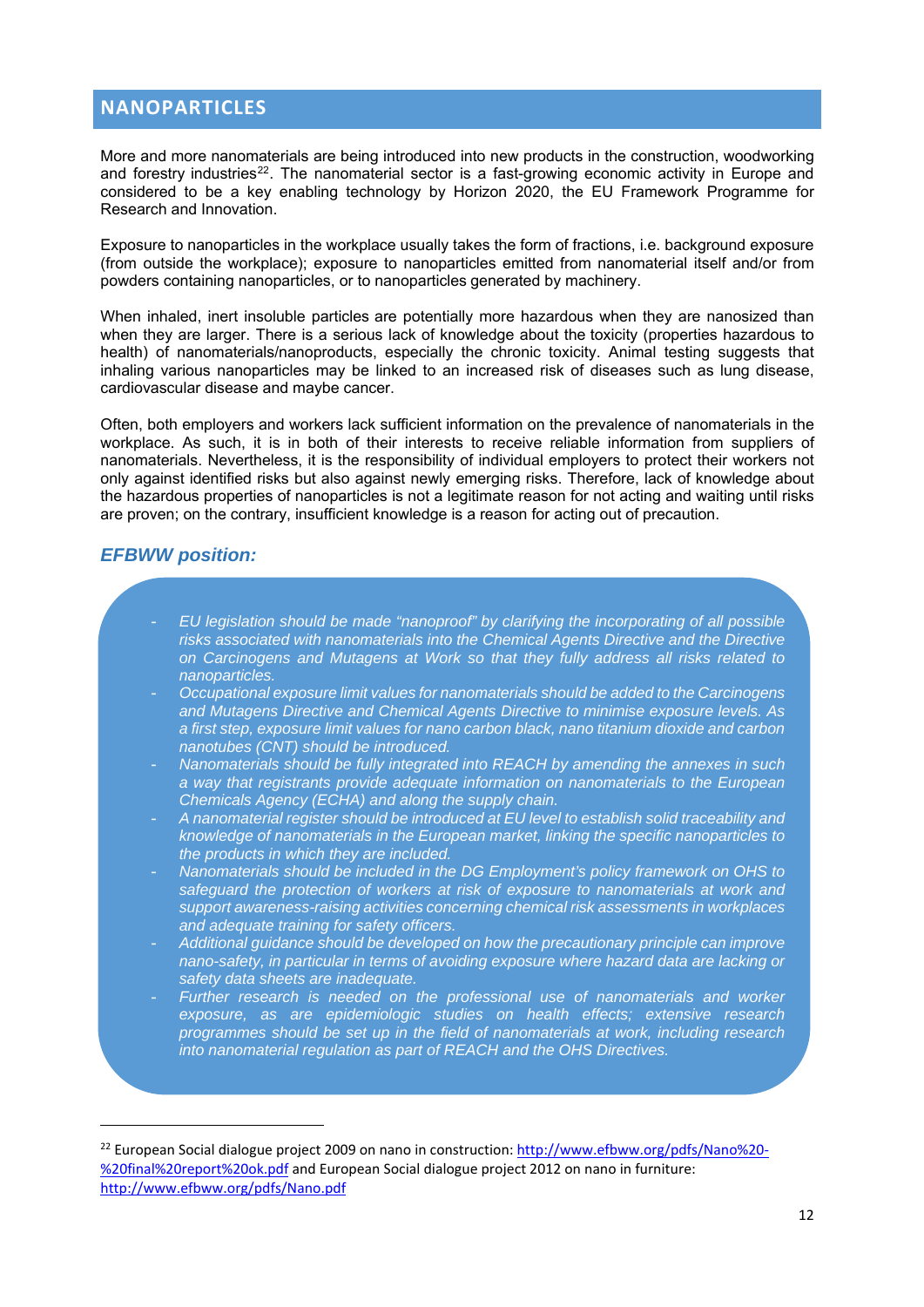## **WOOD DUST**

The exposure of workers in the woodworking industry to wood dust results in various health risks for the workers. Wood dust can be toxic and cause irritation and sensitivity, various diseases of the respiratory passages, cell changes in the inner nasal area and cancer. Wood dust is carcinogenic to humans (Group 1). As things currently stand, no type of wood dust can definitively be proven to be non-carcinogenic.

Taking into account the various health risks, and in particular carcinogenicity, the EFBWW is pursuing a comprehensive prevention policy concerning exposure to wood dust. First and foremost, this means a substantial reduction in exposure in the workplace (wood cannot be substituted). At European level, prevention must also be promoted via the exchange of good practices and the dissemination of state-ofthe-art dust reduction technology. Prevention also means that workers and companies must be able to rely on general provisions for a basis on which to proceed. Prevention calls for a specific legal framework.

The inclusion of hardwood dusts in the Directive on Carcinogens and Mutagens at Work, achieved in 1999, was a significant milestone for occupational health and safety at European level. The established limit value of 5 mg/m<sup>3</sup> is much too high and only covers hardwood dust, which is unrealistic since most workshops use more than one type of wood, including both hardwood and softwood.

Furthermore, in its Report No. 30<sup>23</sup> the International Agency for Research on Cancer in Lyon confirmed the statement made previously in its 1994 study (Monograph Volume 62) that carcinogenic effects cannot be ruled out in the case of softwoods.

The presentation of a draft recommendation by the Scientific Committee on Occupational Exposure Limits<sup>24</sup> encouraged the debate on a revision. One noteworthy aspect is that SCOEL has adopted an overall approach, i.e. it has not focused exclusively on carcinogenicity but also provides an overview of other health risks resulting from wood dust. This also opens up new considerations for a comprehensive prevention policy. It is also interesting, in this connection, that SCOEL considers that exposure of under 1 mg/m<sup>3</sup> carries health risks.

SCOEL's recommendation expressly states that adverse effects on health are already manifested at exposure levels of between 0.5 and 1 mg/m<sup>3</sup> inhalable dust. It references reports on disorders of the upper and lower respiratory passages, asthma and impairment of lung function.

In this connection, we have sufficient proof that it is feasible to reach an emission value of 1 mg or lower for practically all wood-related occupations by using up-to-date technology.

## *EFBWW position:*

- *The legislative framework should be improved at EU level.*
- *All type of wood dusts must be covered by the Carcinogens and Mutagens Directive.*
- *The Carcinogens and Mutagens Directive must establish a wood-dust limit value that properly takes into account all the health risks.*
- *Since SCOEL considers that exposure below 1 mg/m³ carries health risks, the EFBWW opts for a wood-dust limit value of 1 mg/m3 inhalable dust as a current target, with 0.5 mg/m3 as the long-term target.*

<u> 1989 - Johann Barn, mars eta bainar eta bainar eta baina eta baina eta baina eta baina eta baina eta baina e</u>

<sup>23</sup> IARC Technical Report No. 30 – Lyon, 1998

<sup>&</sup>lt;sup>24</sup> SCOEL -- SCOEL/SUM/102 final